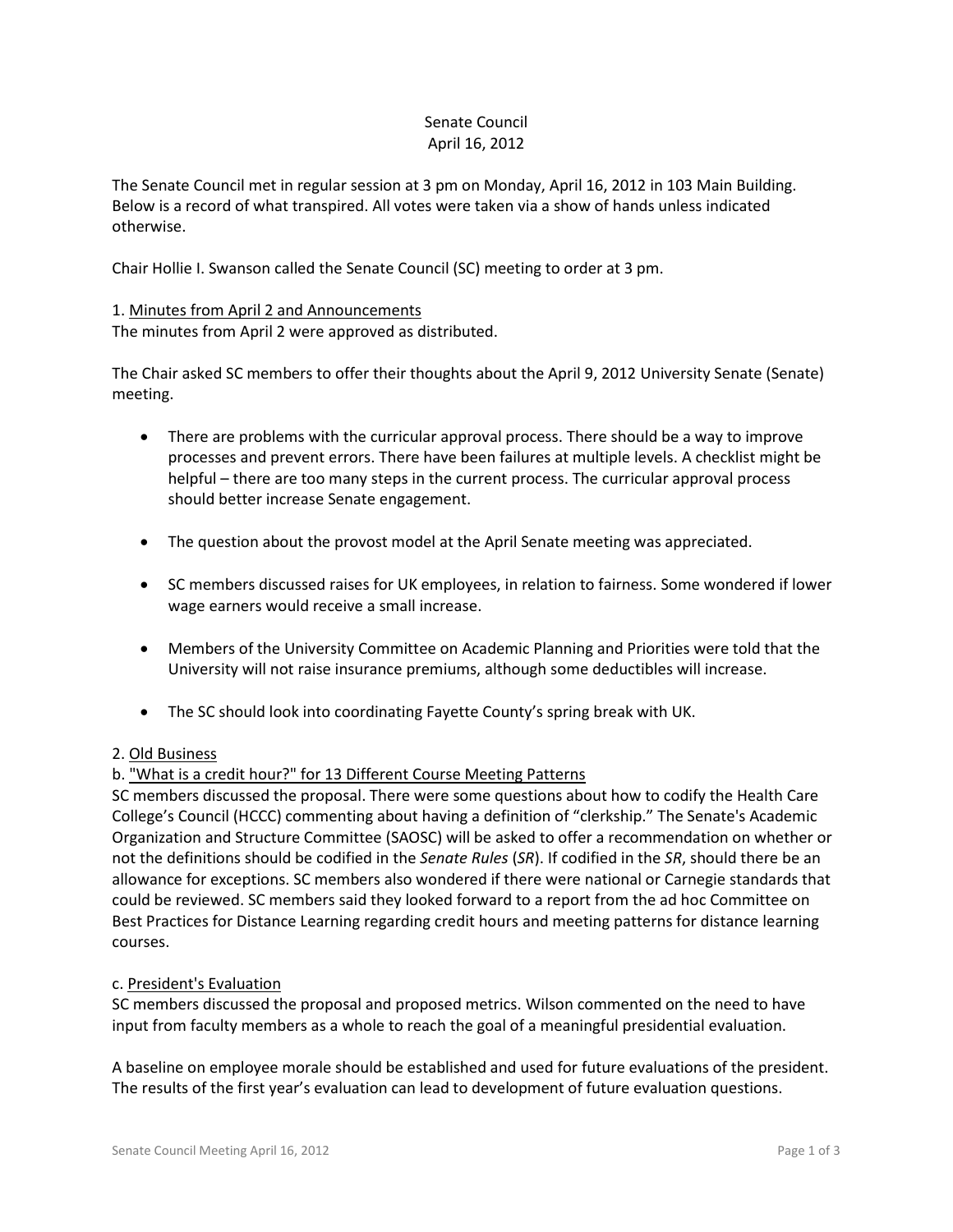The SC took no formal action, but agreed that McCormick, Wasilkowski and Wilson should meet to finalize the first year's evaluation.

#### 3. Committee Reports

a. Senate's Academic Program's Committee - Andrew Hippisley, Chair

i. Proposed New Graduate Certificate in Risk Sciences

Guest Andrew Hippisley, chair of the Senate's Academic Programs Committee (SAPC), explained the proposal to SC members. He said the **motion** from the SAOSC was to recommend that the Senate approve the establishment of a new Graduate Certificate in Risk Sciences, in the Division of Risk Sciences, within the College of Communications and Information Studies. SC members requested a revised proposal to include clarification of the faculty body that will, in accordance with *Governing Regulations VII* serve as the faculty of record. After brief discussion, a **vote** was taken and the motion **passed** with eight in favor.

### ii. Proposed New Minor in Visual Studies

Hippisley explained the proposal. He said that the **motion** from the SAOSC was to recommend that the Senate approve the establishment of a new Minor in Visual Studies, in the Department of Art within the College of Fine Arts. There were a few comments. A **vote** was taken and the motion **passed** with none opposed and one abstaining.

#### iii. Proposed New Graduate Certificate in Stream and Watershed Science

Hippisley explained the proposal. The issue of the body serving as the faculty of record was raised again. Provost's Liaison Greissman and Wood agreed that there needed to be an alignment between a program and department. A question was raised regarding the responsibility of the Dean of the Graduate School to appoint faculty to the certificate – could faculty be appointed strictly to certificate programs? The SC requested that the question be referred to the Graduate Council for clarification.

After brief discussion, Guest Carmen Agouridis (AG/Biosystems and Agricultural Engineering) agreed to modify the proposal so that in the section "Requirements for Completion and Award of Certificate," references to "professional" will be changed to "post-graduate student." A **vote** was taken on the **motion** from the SAOSC to recommend that the Senate approve the establishment of a new Graduate Certificate in Stream and Watershed Science, in the graduate program of Biosystems and Agricultural Engineering. The motion **passed** with eight in favor and one abstaining.

### iv. Proposed New Minor in Neuroscience

The **motion** from the SAOSC was to recommend that the Senate approve the establishment of a new Minor in Neuroscience, in the Department of Biology within the College of Arts and Sciences. Some SC members expressed concern about the format of the minor – having six hours of required hours and 12 hours of elective courses was different from traditional minors. A **vote** was taken and the motion **passed** with none opposed.

### v. Proposed New Undergraduate Certificate in Global Scholars

Hippisley said that the **motion** from the SAOSC was to recommend that the Senate approve the establishment of a new Undergraduate Certificate in Global Scholars, within the Gatton College of Business and Economics. Hippisley explained the proposal. After brief discussion, Guest Scott